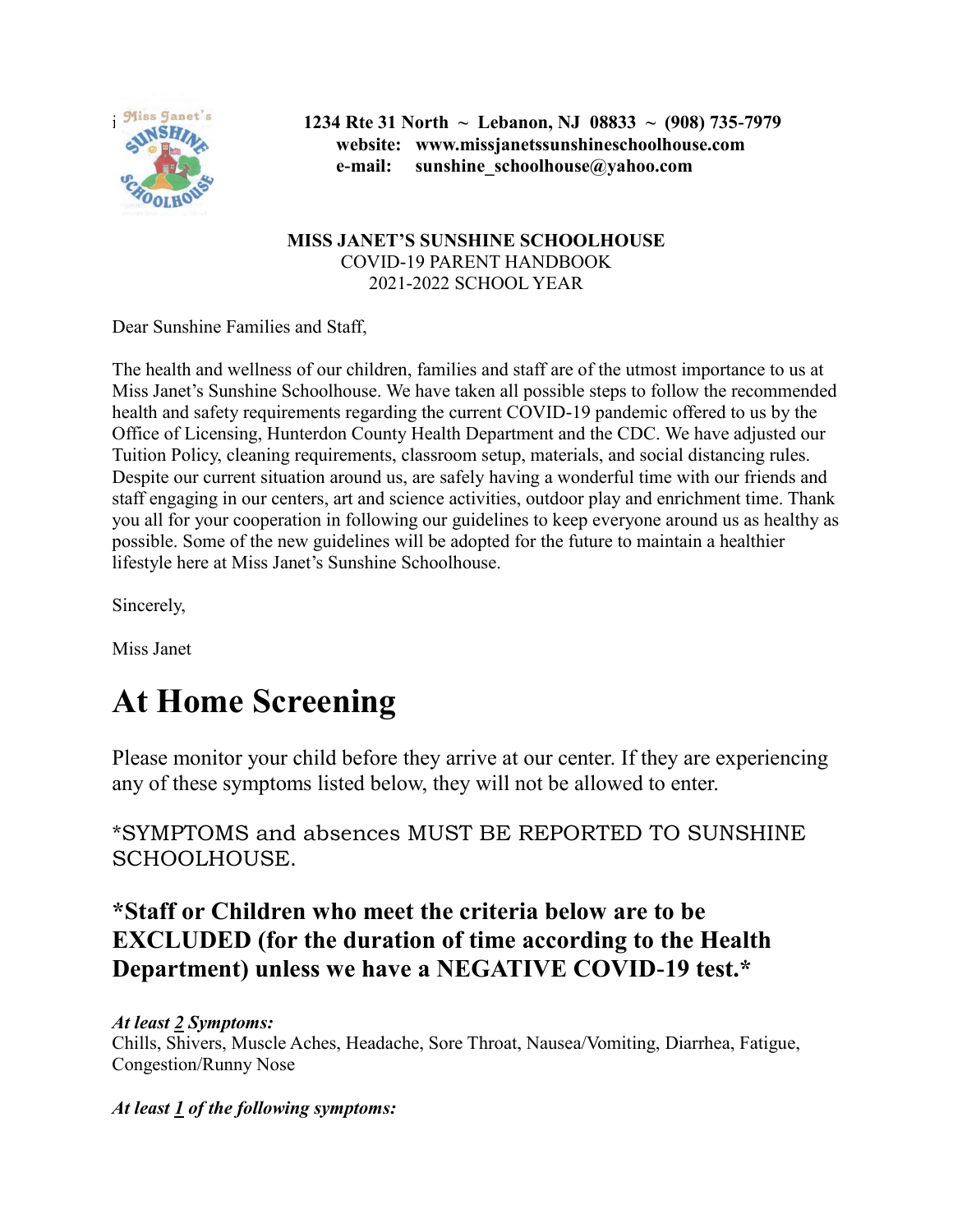Fever of 100.4 or higher, Cough, Shortness of Breath, Difficulty Breathing, New Loss of Taste or Smell

#### **Other illness**:

- Severe pain or discomfort on any area of the body that prevents the child from participating in regular daily activities of class, for any reason
- Strep throat severe coughing, or sore throat, white patches on throat or tonsils #
- Yellow eyes or jaundiced skin #
- $\bullet$  Red eyes with discharge #
- Unidentified, infected, untreated skin patches #
- Skin rashes in conjunction with fever or behavior changes \* #
- Skin lesions that are weeping or bleeding, have not been treated by a physician, and are not covered with bandages and clothing #
- Mouth sores with drooling #
- Stiff neck or swollen joints #
- Enlarged lymph nodes as determined by sight or touch #
- Blood in urine #
- Influenza, Measles, Mumps, Scarlett fever, Ringworm, Roseola, Thrush, Tuberculosis, Bronchitis, Chicken Pox, Coxsackie Virus (Hand, Foot, + Mouth Disease), Croup, Fifth Disease, Impetigo, Lice, Scabies \* #

### **Arrival and Departure**

When you arrive, please remain in your vehicle or at the bottom of the ramp until you have observed that the front porch is vacant for your check in time. Only 1 family is allowed to check in at a time. The parent/guardian MUST wear a mask and maintain 6' distance from any staff member. It is recommended that children over the age of 2 wear a mask as well. The staff member will reach around the barrier (the front door) to take your child's temperature and ask you the health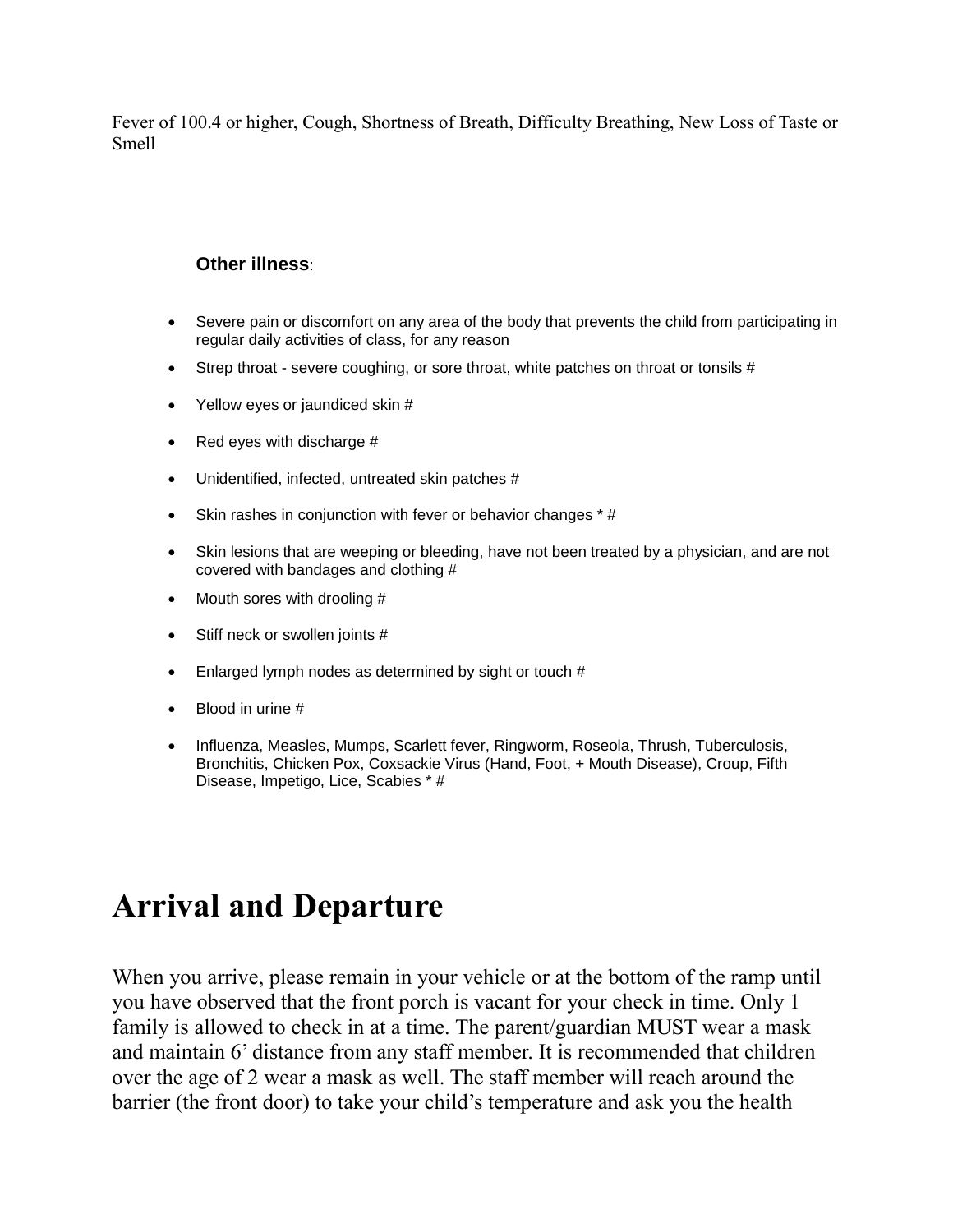questions daily. If your child is healthy to enter, they will be escorted to their classroom, their items will be placed into their non-porous school bag and then wash their hands.

At pick up time, we ask that you wear your mask as well. Once you ring the door bell, a staff member will pack up your child's items, wash their hands and escort them to you at the door. If there is another family on the porch for a long period of time, please call the school at (908)735-7979 and we would be happy to pack up your child, wash their hands and escort them out to your car after asking the other family to wait at the bottom of the ramp.

# **HANDWASHING**

Here at Miss Janet's Sunshine Schoolhouse we are frequently washing our hands. Listed below are the standard times that our hands will be washed.

\*when first arriving at school and when we depart \*before/after toileting and diapering \*after blowing nose \*after wiping noses (we will also wear a glove) \*before/after meals and snacks \*before/after sensory play (individual bins are used) \*before/after giving a medication \*after cleaning and handling trash \*after handling a face covering \*after applying sunscreen (we will also wear a glove)

# **ADDITIONAL SAFETY: PPE**

**Staff:** Our staff will wear cloth face coverings while at work. Staff will keep an extra set of clothing with them in case they are contaminated with a bodily fluid. Infant Room staff will wear a smock that can easily be changed when necessary.

**Children:** Please provide and encourage the use of face masks for children over the age of 2+ per guidance from the American Academy of Pediatrics, Center of Disease Control and the Office of Licensing. Please sign the Face Mask Waiver as well in the case that your child will not wear a mask or if you prefer to not have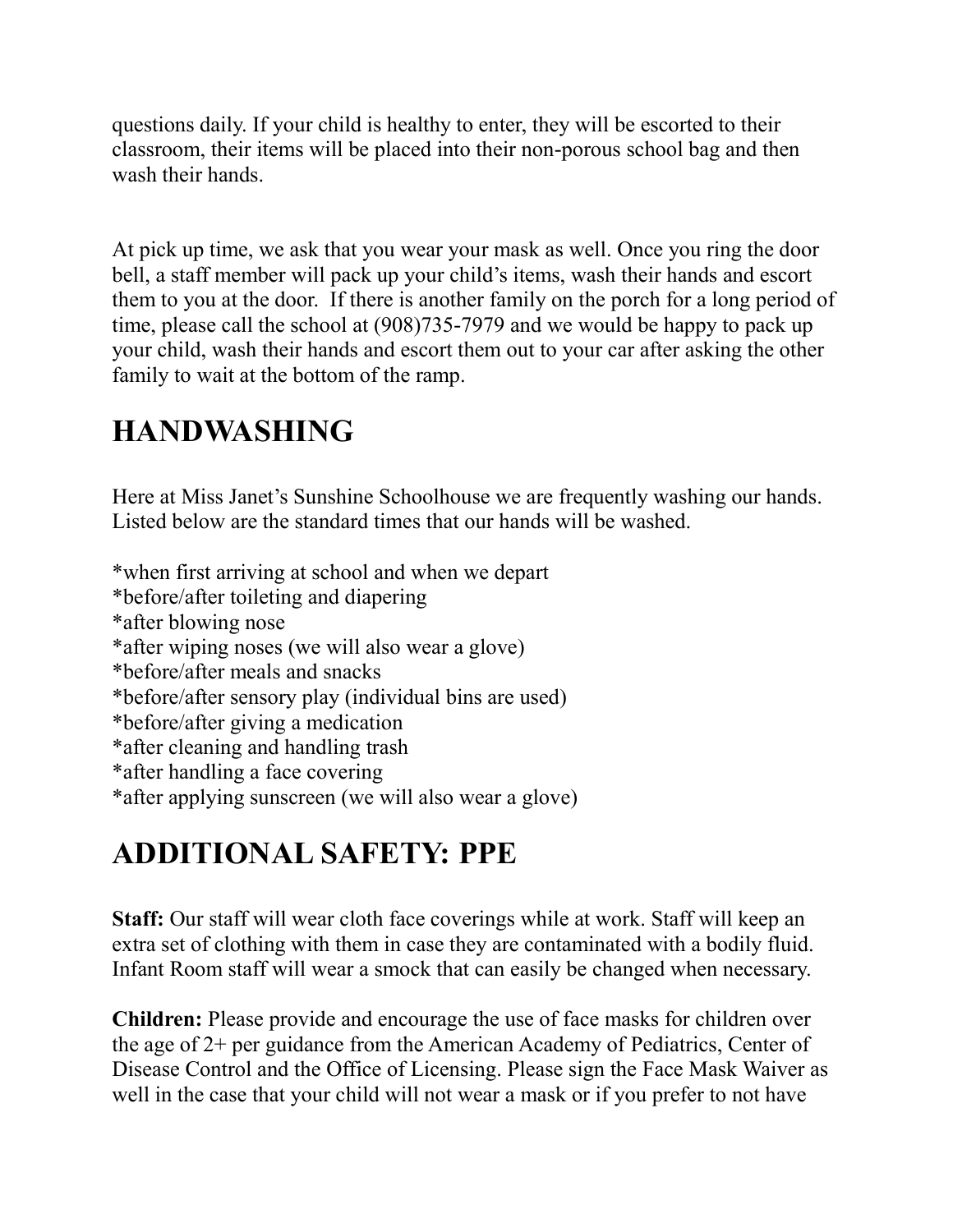your child wear a mask. Children will not wear face masks to sleep or play outside.

# **SANITIZING STATIONS**

Sanitizing stations are placed at each entrance and in each classroom for the staff. Children will use the sinks located in or near their classroom.

# **GROUP SIZING**

Children and Staff will be assigned to a group and they will remain with that group. Interactions between groups will be significantly limited to early morning or the end of the day when children can be spaced out by at least 10.'

### **CLEANING PROCEDURES**

High-touched surfaces such as door knobs, sinks, light switches, playground equipment and toilets will be sanitized with PURE GREEN 24 after each group use. Tables will be sanitized before and after each use. Chairs are sanitized after each use. Mouthed items will be placed into a dirty bin immediately after use and later, cleaned with a 3 step process. Step #1 soapy water, Step #2 Disinfectant and Step #3 clean water rinse. Our building will continue to be sanitized at the end of each day by our highly trained staff. Our disinfectants have been approved to kill COVID-19. All porous toys have been removed from the classrooms as well as sand and water tables. We are using individual sensory bins.

### SOCIAL DISTANCING STRATEGIES

By following the guidance of the CDC and Office of Licensing, social distancing in child care looks different than in other settings. The steps we are taking at Miss Janet's Sunshine Schoolhouse are as follows:

\*classroom groups and staff will remain the same \*more space between nap mats will be provided and placed head to toe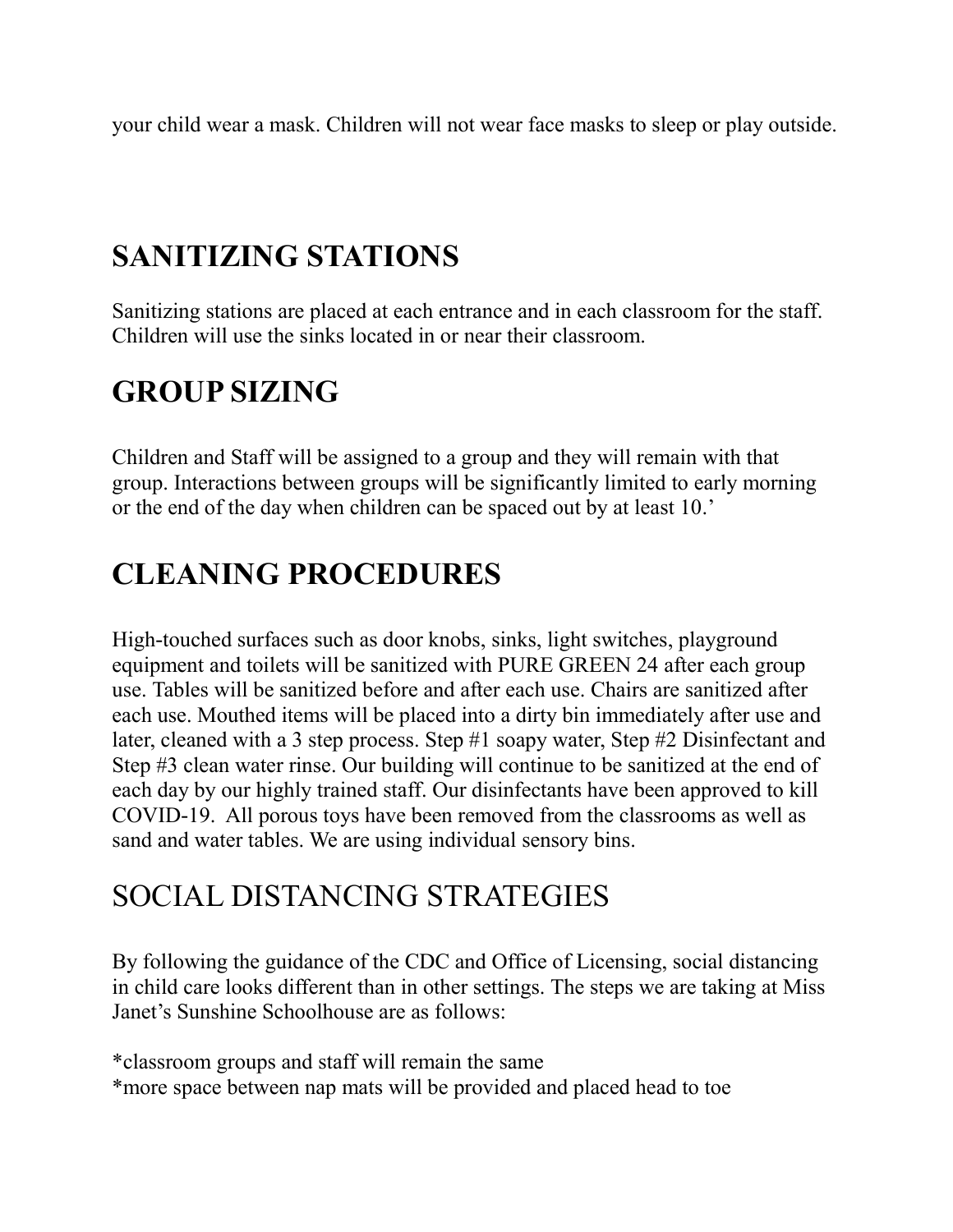\*more learning centers will be provided to avoid crowding \*increased outside time (weather permitting) \*individual sensory bins and items \*items from home will be limited to a back pack, change of clothing, lunchbox, nap items and a jacket. All items will be placed in a non-porous bag to avoid touching.

\*nap items are to be sent home weekly to be laundered

# **OUTDOOR POLICY**

Increasing outdoor time is critical in the health and wellbeing at all times and especially now during this pandemic. We will be outside for 30+ minutes in the morning and the afternoon (weather permitting). Please provide your child with appropriate clothing. Winter months please provide: a warm jacket, a hat and gloves. Please do not send a scarf. Neck warmers are permitted. Each group will visit the playgrounds at separate times. Highly touched surfaces will be disinfected between use.

### FIELD TRIPS AND SPECIAL VISITORS

At this time, field trips are not allowed. Special visitors will be limited to our fitness class and will only be outdoors if weather permitting.

### EMERGENCY CLOSINGS

We will make every reasonable attempt to remain open during this extraordinary time. Please check your email for remind.com directions for weather closing emergencies.

#### STUDENTS WILL NEED:

\*2 sets of clothing \*enough bibs per meal in the infant room \*weekly bedding (sleep sack for children under 1 year old) \*water bottle/ sippy cup \*Peanut/tree nut free lunch